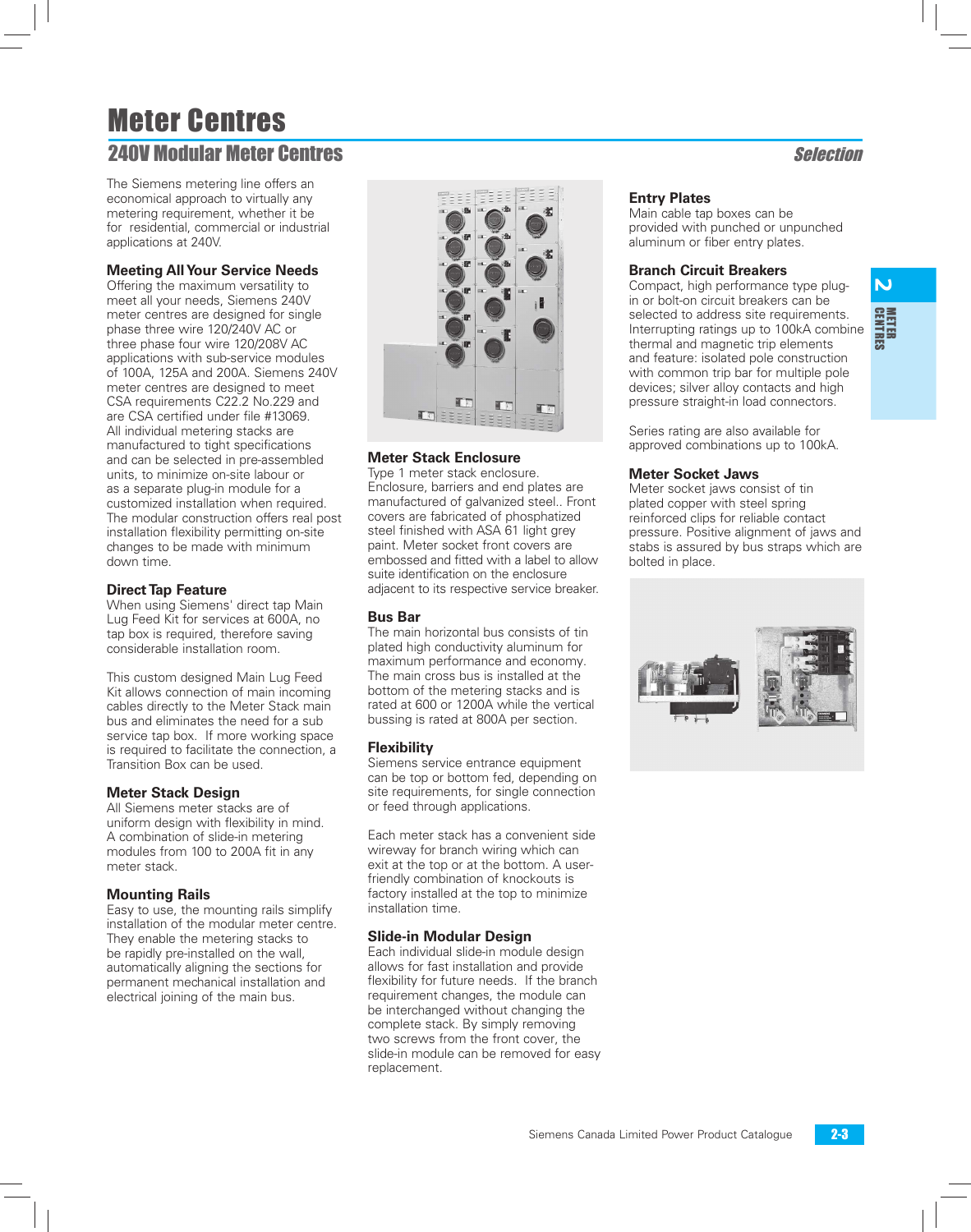## **240V Modular Meter Centres Selection**

Overview - Features & Benefits

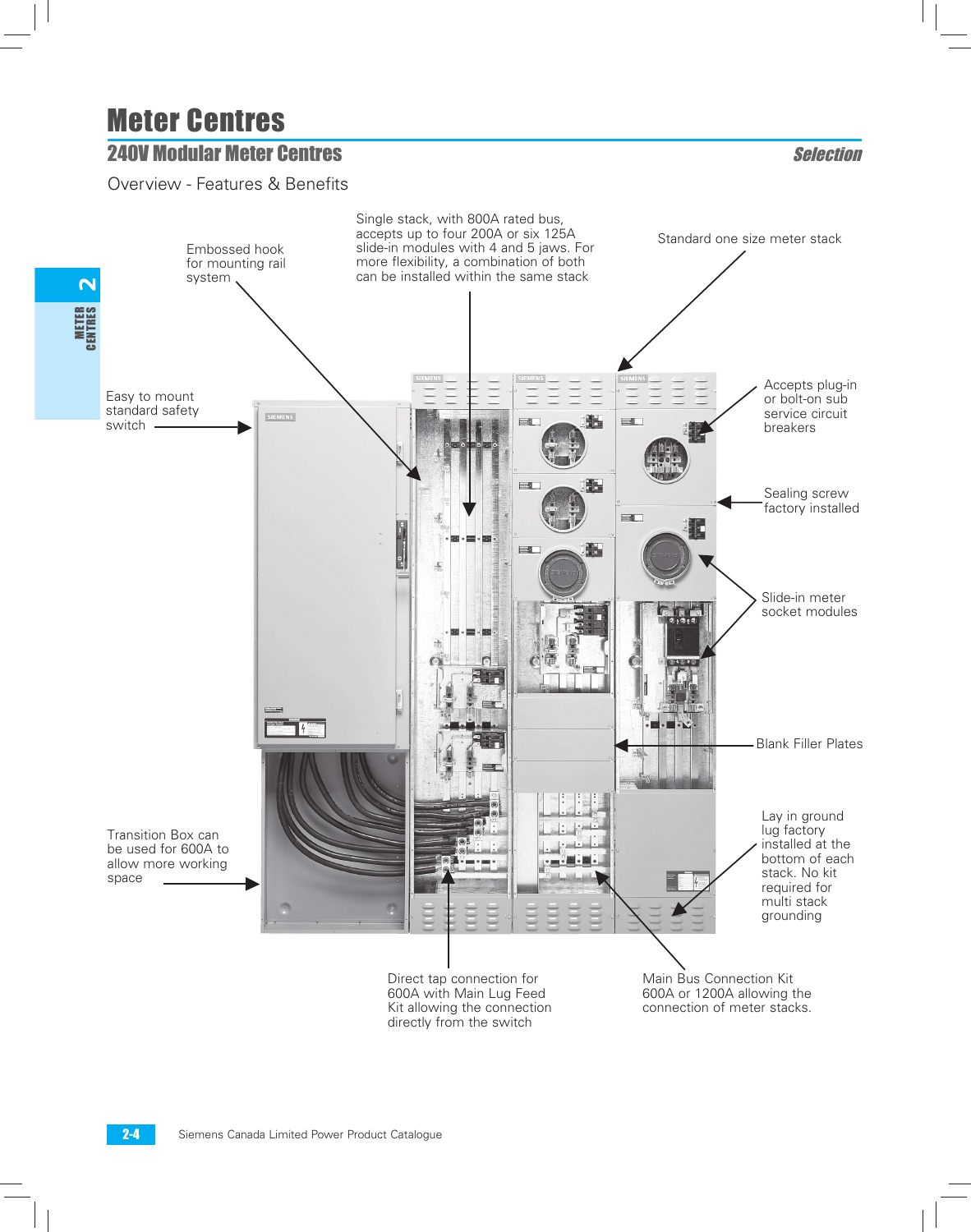# **240V Modular Meter Centres Selection**

### Selection Procedure

Г

- 1. Select service entrance equipment (ex. switch), reference p.2-6.
- 2. Select required Tap Box or Main Lug Feed Kit with or without a Transition Box.
- 3. Select type and quantity of slide-in Meter Socket Modules.
- 4. Select Main Bus Connector Kits to join each stack.
- 5. Select quantity of Blank Filler Plates as per left over empty space.

|                                            | Examples - Typical 600A Main Service 120/240V 1Ø 3W c/w 16 x 100A and 1 x 200 sub-service breakers |                                       |                                                          |                         |                                 |  |  |  |  |  |  |
|--------------------------------------------|----------------------------------------------------------------------------------------------------|---------------------------------------|----------------------------------------------------------|-------------------------|---------------------------------|--|--|--|--|--|--|
| Option 1<br>c/w Tap Box & Bolt-on Breakers |                                                                                                    |                                       | <b>Option 2</b><br>c/w Transition Box & Plug-in Breakers |                         |                                 |  |  |  |  |  |  |
| <b>QTY</b>                                 | <b>Catalogue Number</b>                                                                            | <b>Description</b>                    | <b>QTY</b>                                               | <b>Catalogue Number</b> | <b>Description</b>              |  |  |  |  |  |  |
|                                            | ID226 or HFC226N                                                                                   | Safety switch 600A 2p 240V            |                                                          | ID226 or HFC226N        | Safety switch 600A 2p 240V      |  |  |  |  |  |  |
|                                            | <b>MLTB1-600</b>                                                                                   | Standard Tap Box 600A                 |                                                          | <b>MTB-600</b>          | Transition Box 600A             |  |  |  |  |  |  |
| $\overline{4}$                             | <b>MMS4-125</b>                                                                                    | Meter socket module 125A 4 jaws       |                                                          | MLFK1                   | Main lug kit                    |  |  |  |  |  |  |
|                                            | <b>MMS4-200QJ</b>                                                                                  | Meter socket module 200A 4 jaws<br>OJ | 4                                                        | <b>MMS4-125</b>         | Meter socket module 125A 4 jaws |  |  |  |  |  |  |
| $\overline{2}$                             | MMC14-6125                                                                                         | Complete stack                        |                                                          | <b>MMS4-200</b>         | Meter socket module 200A 4 jaws |  |  |  |  |  |  |
|                                            | MMC1                                                                                               | Basic stack                           | 2                                                        | MMC14-6125              | Complete stack                  |  |  |  |  |  |  |
| $\overline{2}$                             | <b>MBSS1-600</b>                                                                                   | Main bus connector kit                |                                                          | MMC1                    | <b>Basic stack</b>              |  |  |  |  |  |  |
|                                            | MBHP-2                                                                                             | <b>Blank filler plates</b>            | 2                                                        | <b>MBSS1-600</b>        | Main bus connector kit          |  |  |  |  |  |  |
| 16                                         | <b>BO2B100</b>                                                                                     | 100A Bolt-on breaker                  |                                                          | MBHP-2                  | <b>Blank filler plates</b>      |  |  |  |  |  |  |
|                                            | QJ22B200                                                                                           | 200A Bolt-on breaker                  | 16                                                       | Q2100                   | 100A Plug-in breaker            |  |  |  |  |  |  |
|                                            | MTRK-64                                                                                            | Wall mounting rail                    |                                                          | EQ9685                  | 200A Plug-in breaker            |  |  |  |  |  |  |
|                                            |                                                                                                    |                                       |                                                          | MTRK-64                 | Wall mounting rail              |  |  |  |  |  |  |

#### **Reference Chart: Number of Blank Filler Plate Kits Required**

| Refer to this chart to calculate how many Blank Filler Plate Kits are needed in a meter stack after the quantity of Meter Socket Module is determined. |                                    |                                                                             |                                              |  |  |  |  |  |  |
|--------------------------------------------------------------------------------------------------------------------------------------------------------|------------------------------------|-----------------------------------------------------------------------------|----------------------------------------------|--|--|--|--|--|--|
| <b>Catalogue Number</b>                                                                                                                                | <b>Description</b>                 | <b>Height in modules</b><br>$(1 \text{ module} = 8^{7/8} = 125 \text{ mm})$ | <b>Qty of kits #MBHP-2</b><br>(2 plates/kit) |  |  |  |  |  |  |
| MMC1 & MMC3                                                                                                                                            | Basic meter stack                  | 6 modules                                                                   | 6                                            |  |  |  |  |  |  |
| <b>MMS4-125</b>                                                                                                                                        | Meter socket module 125A 4 jaws    | 1 module                                                                    |                                              |  |  |  |  |  |  |
| <b>MMS5-125</b>                                                                                                                                        | Meter socket module 125A 5 jaws    | 1 module                                                                    |                                              |  |  |  |  |  |  |
| <b>MMS4-200</b>                                                                                                                                        | Meter socket module 200A 4 jaws    | 1.5 modules                                                                 |                                              |  |  |  |  |  |  |
| <b>MMS5-200</b>                                                                                                                                        | Meter socket module 200A 5 jaws    | 1.5 modules                                                                 |                                              |  |  |  |  |  |  |
| <b>MMS4-200QJ</b>                                                                                                                                      | Meter socket module 200A 4 jaws QJ | 1.5 modules                                                                 | 2                                            |  |  |  |  |  |  |
| <b>MMS5-200QJ</b>                                                                                                                                      | Meter socket module 200A 5 jaws QJ | 1.5 modules                                                                 |                                              |  |  |  |  |  |  |
| <b>MMS7-100</b>                                                                                                                                        | Meter socket module 100A 7 jaws    | 1.5 modules                                                                 | 2                                            |  |  |  |  |  |  |
| <b>MMS7-200</b>                                                                                                                                        | Meter socket module 200A 7 jaws    | 3 modules                                                                   | 3                                            |  |  |  |  |  |  |

 $\overline{\mathsf{M}}$ 

CENT METERRES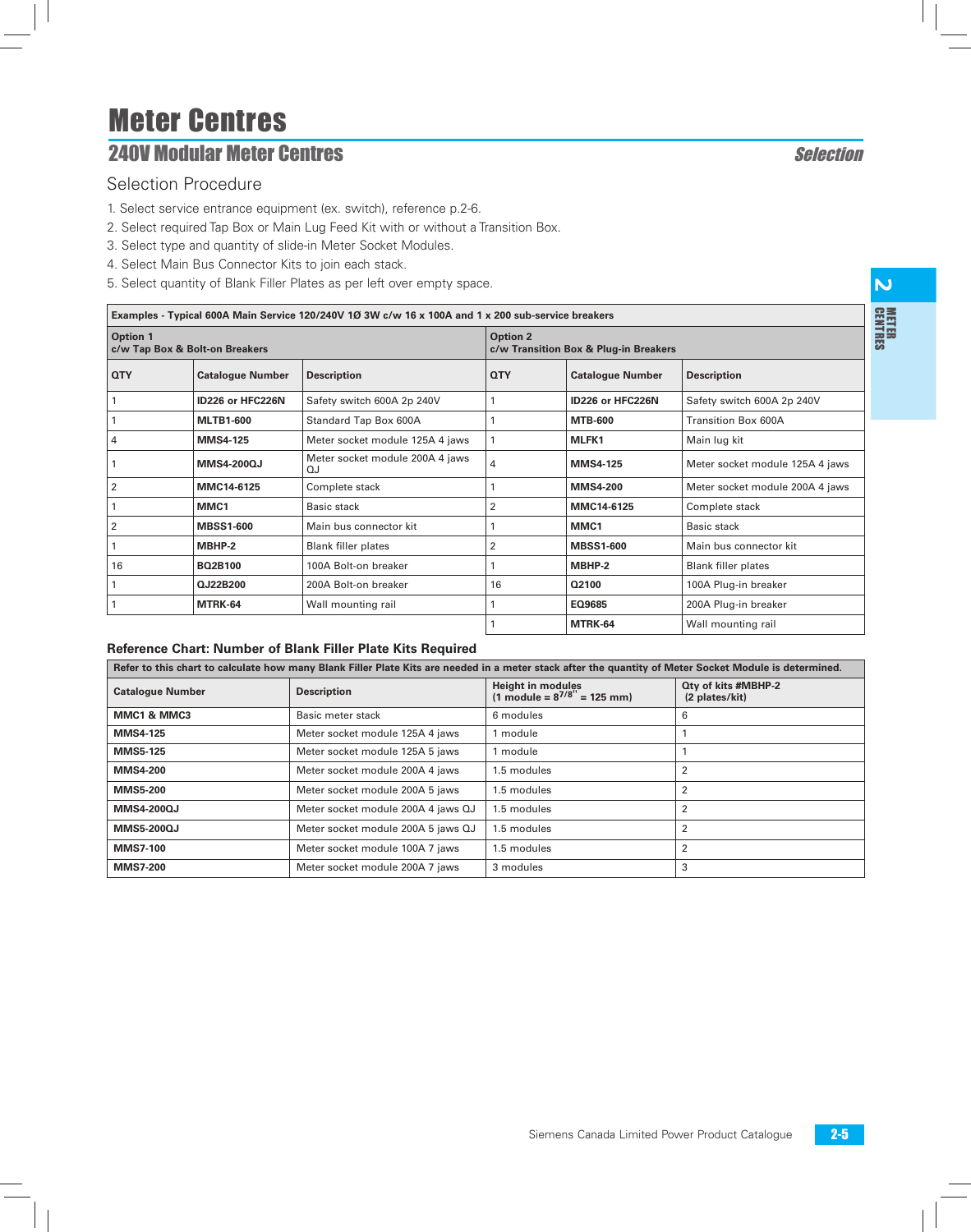## **240V Modular Meter Centres Selection**

**Fusible Switches**<sup>1</sup>

2

METER<br>Centres

| Ampere           |        | <b>Catalogue</b> | Cable lug size per phase -                            | <b>Dimensions - Inches (mm)</b> | Weight -            |                          |                              |
|------------------|--------|------------------|-------------------------------------------------------|---------------------------------|---------------------|--------------------------|------------------------------|
| <b>System</b>    | Rating | <b>Number</b>    | suitable for Al. and Cu.                              | н                               | W                   | D                        | $\mathsf{lbs.}(\mathsf{kg})$ |
| 120/240<br>1Ø 3W | 400    | <b>ID225</b>     | (1) 1/0 AWG - 750 Kcmil or<br>(2) 1/0 AWG - 250 Kcmil | (1016)<br>40                    | $18^{1/2}$<br>(470) | $12^{1/16}$ (306)        | 78<br>(35.4)                 |
|                  | 600    | <b>ID226</b>     | (2) 1/0 AWG - 750 Kcmil or<br>(4) 1/0 AWG - 250 Kcmil | (1219)<br>48                    | $21^{1/2}$<br>(546) | $12^{1/16}$ (306)        | 92 (41.7)                    |
|                  | 800    | <b>HFC227N</b>   | (1) 1/0 AWG - 750 Kcmil                               | 673/16 (1706)                   | 3915/16 (1015)      | $9^{1/4}$<br>(235)       | 365 (65.6)                   |
|                  | 1200   | <b>HFC228N</b>   | (2) 1/0 AWG - 750 Kcmil                               | 673/16 (1706)                   | 3915/16 (1015)      | $9^{1/4}$<br>(235)       | 385 (174.6)                  |
|                  | 400    | <b>ID425</b>     | (1) 1/0 AWG - 750 Kcmil or<br>(2) 1/0 AWG - 250 Kcmil | (1016)<br>40                    | $18^{1/2}$<br>(470) | $12^{1/16}$ (306)        | 92 (41.7)                    |
| 120/208<br>3Ø 4W | 600    | <b>ID426</b>     | (2) 1/0 AWG - 750 Kcmil or<br>(4) 1/0 AWG - 250 Kcmil | (1219)<br>48                    | $21^{1/2}$<br>(546) | 12 <sup>1/16</sup> (306) | 108 (49)                     |
|                  | 800    | <b>HFC367N</b>   | (1) 1/0 AWG - 750 Kcmil                               | 673/16 (1706)                   | 3915/16 (1015)      | $9^{1/4}$<br>(235)       | 375 (170.1)                  |
|                  | 1200   | <b>HFC368N</b>   | (2) 1/0 AWG - 750 Kcmil                               | 673/16 (1706)                   | 3915/16 (1015)      | $9^{1/4}$<br>(235)       | 395 (179.1)                  |

#### **Standard Tap Boxes**<sup>2</sup> - Connectors included

|         | Ampere   | Catalogue               | Cable lug size per phase -               | <b>Dimensions</b> - Inches (mm) | Weight -            |              |                                           |  |
|---------|----------|-------------------------|------------------------------------------|---------------------------------|---------------------|--------------|-------------------------------------------|--|
| System  | Rating   | <b>Number</b>           | suitable for Al. and Cu cables $\oslash$ | н                               | W                   |              | $\mathsf{Ibs}.(\mathsf{kg})^\circledcirc$ |  |
| 120/240 | 400/600  | <b>MLTB1-600</b>        | (3) #2 AWG - 600 Kcmil                   | $25^{3/4}$<br>(655)             | $20^{1/2}$<br>(521) | 71/4<br>184) | (18.2)<br>40                              |  |
| 1Ø 3W   | 800/1200 | MLTB1-1200 <sup>3</sup> | (4) 1/0 AWG - 750 Kcmil                  | $25^{3/4}$<br>(655)             | $20^{1/2}$<br>(521) | 71/4<br>184) | (20.5)<br>45                              |  |
| 120/208 | 400/600  | <b>MLTB3-600</b>        | (3) #2 AWG - 600 Kcmil                   | $25^{3/4}$<br>(655)             | $20^{1/2}$<br>(521) | 71/4<br>184) | (18.2)<br>40                              |  |
| 30 4W   | 800/1200 | MLTB3-1200 <sup>3</sup> | (4) 1/0 AWG - 750 Kcmil                  | 253/4<br>(655)                  | $20^{1/2}$<br>(521) | 71/4<br>184) | (20.5)<br>45                              |  |

**Feed Through Tap Boxes**<sup>20</sup> - Connectors included, use with even number of meter stacks only

| 120/240          | 400/600  | MLTB1-600FT         | $25^{3/2}$<br>(4) 250 Kcmil - 750 Kcmil or |       | (655)  | $20^{1/2}$ | (521) | 71/4 | '184) | 45 | (20.5) |
|------------------|----------|---------------------|--------------------------------------------|-------|--------|------------|-------|------|-------|----|--------|
| 1Ø 3W            | 800/1200 | $MLTB1-1200FT$      | 1 (8) 3/0 AWG - 250 Kcmil                  | 461/4 | (1175) | 24         | (610) | 71/4 | '184) | 60 | (27.3) |
| 120/208<br>3Ø 4W | 400/600  | MLTB3-600FT         | (4) 250 Kcmil - 750 Kcmil or               | 253/4 | (655)  | $20^{1/2}$ | (521) | 71/4 | (184) | 45 | (20.5) |
|                  | 800/1200 | <b>MLTB3-1200FT</b> | (8) 3/0 AWG - 250 Kcmil                    | 461/4 | (1175) | 24         | (610) | 71/4 | (184) | 60 | (27.3) |

**Main Lug Feed Kit** - For direct tap (no tap box) from safety switch to meter stack

| System             | Ampere<br>Rating | <b>Catalogue</b><br><b>Number</b> | Cable lug size per phase -<br>suitable for AI, and Cu cables        | Use with<br><b>Meter</b><br><b>Module Type</b> | Weight -<br>$\mathsf{Ibs}.(\mathsf{kq})$ |       |
|--------------------|------------------|-----------------------------------|---------------------------------------------------------------------|------------------------------------------------|------------------------------------------|-------|
| 120/240<br>1Ø 3W   | 400/600          | <b>MLFK1</b>                      | (1) 250 Kcmil - 750 Kcmil Cu/Al or<br>(2) 3/0 AWG - 250 Kcmil Cu/AL | MMC1 or<br>MMC14-6125                          | $2^{1/2}$<br>(1.1)                       |       |
| 120/208<br>  3Ø 4W | 400/600          | <b>MLFK3</b>                      | (1) 250 Kcmil - 750 Kcmil Cu/Al or<br>(2) 3/0 AWG - 250 Kcmil Cu/AL | MMC3 or<br>MM35-6125                           | (1.3)                                    | MLFK1 |

**Transition Box** - Allows more working space to connect on Main Lug Feed Kit

| System           | Ampere<br>Rating | Catalogue<br><b>Number</b> | <b>Dimensions</b> - Inches (mm) |                     |               | Weight -                    |                |  |  |
|------------------|------------------|----------------------------|---------------------------------|---------------------|---------------|-----------------------------|----------------|--|--|
|                  |                  |                            |                                 | W                   | IJ            | $\mathsf{Ibs}(\mathsf{kq})$ |                |  |  |
| 120/240<br>1Ø 3W | 400/600          |                            | $25^{3/4}$<br>(655)             | $20^{1/2}$<br>(521) | 71/4<br>(184) | 30<br>(13.7)                |                |  |  |
| 120/208<br>3Ø 4W |                  | <b>MTB-600</b>             |                                 |                     |               |                             | <b>MTB-600</b> |  |  |

a Fusible switch can be mounted directly next to metering stack with a Standard Tap Box or with a Main Lug Feed Kit (with or without Transition Box).

**Tap Box mounts directly next to the Meter Stack and is** required to accommodate incoming main service cable, unless Main Lug Feed Kit is used. Suitable for left and right side entry.

© Can be used with even and odd number of metering stacks. In addition, for odd number of stack connections, adaptor kit **#MTBK12** must be used.

d Weight is based on 3Ø 4W system (Heaviest pcs).  $© Feed through tap boxes are required when the main$ incoming cables enter and exit at the same end of line up.  $@$  Module comes factory assembled for left hand side entry. For right hand side entry, bus bars and insulated supports must be moved at the other hole set, marked with an "R", before wall installation.

 $\circ$  For optional lugs, please contact your Siemens sales representative.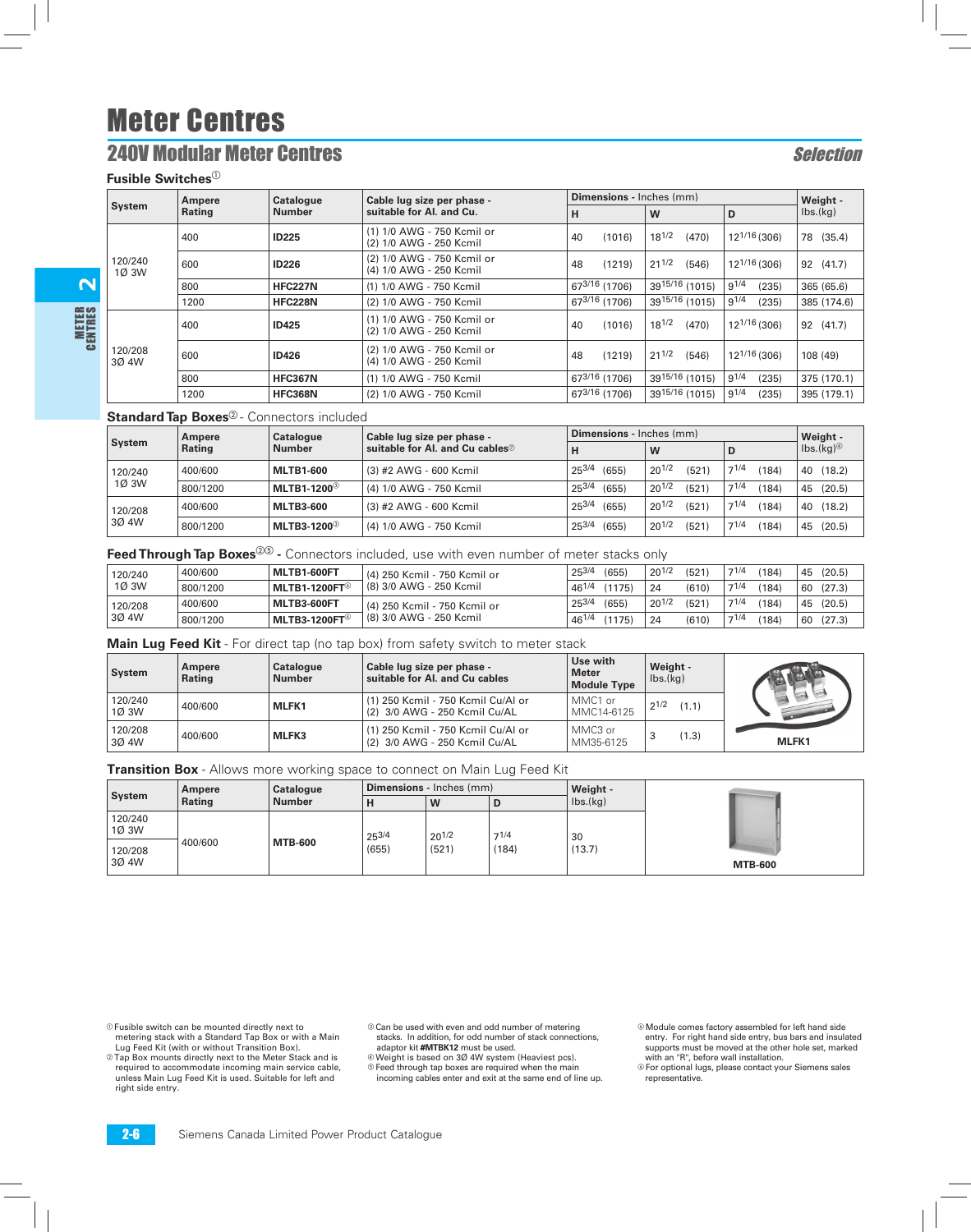# **240V Modular Meter Centres Selection**

- 240V modular meter centre is built for cold metering
- **-** Load cables can exit from the top or the bottom of the stack
- $\bullet$  Meter stack comes standard with knock-outs on the top tub end (see p. 2-15)<sup>®</sup>

| <b>Dasie motor Otaen</b> - motor source modules and none blank plates music be crucified seperatory |                 |                                              |                                                             |                |                                 |             |                    |            |                                          |                             |
|-----------------------------------------------------------------------------------------------------|-----------------|----------------------------------------------|-------------------------------------------------------------|----------------|---------------------------------|-------------|--------------------|------------|------------------------------------------|-----------------------------|
| <b>Main Service</b><br>Sub-service                                                                  |                 | <b>Catalogue Number</b>                      | Max. number of sub-ser-<br>vice meter per stack $\mathbb O$ |                | <b>Dimensions</b> - Inches (mm) |             |                    | Height -   | Weight -<br>$\mathsf{lbs.}(\mathsf{kg})$ | 'N                          |
| Voltage                                                                                             | Voltage         |                                              | 125A                                                        | 200A           | н                               | W           | D                  | <b>MOD</b> |                                          |                             |
| 120/240<br>1Ø3W                                                                                     | 120/240<br>1Ø3W | MMC1                                         | 6                                                           | 4              |                                 |             |                    |            | 67 (30.4)                                | <b>METER</b><br>CENTRI<br>离 |
| 120/208<br>3Ø4W                                                                                     | 120/208<br>3Ø4W | MMC3                                         | 6                                                           | 4              | 78<br>(1981)                    | 14<br>(356) | $7^{1/4}$<br>(184) | 6          |                                          |                             |
| 120/208<br>3Ø4W                                                                                     | 120/208<br>3Ø4W | MMC3<br>(with QJ/QR sub-<br>service breaker) | 4                                                           | $\overline{2}$ |                                 |             |                    |            | 67 (31.8)                                |                             |

### **Basic Meter Stack** - Meter socket modules and front blank plates must be ordered seperately

| <b>Main Service</b> | Sub-service                 | <b>Catalogue Number</b> | <b>Sub-service Meter</b> |        | <b>Dimensions</b> - Inches (mm) |               | Height -   | Weight -                     |
|---------------------|-----------------------------|-------------------------|--------------------------|--------|---------------------------------|---------------|------------|------------------------------|
| Voltage             | Voltage                     |                         | Socket included          | н      | W                               | D             | <b>MOD</b> | $\mathsf{Ibs}.(\mathsf{kq})$ |
| 120/240<br>1Ø3W     | 120/240<br>10 <sub>3W</sub> | MMC14-6125              | 6 x MMS4-125             | 78     | 14                              | 71/4<br>(184) | -6         | 109 (49.6)                   |
| 120/208<br>304W     | 120/208<br>3Ø4W             | MMC35-6125              | 6 x MMS5-125             | (1981) | (356)                           |               |            | 112 (50.9)                   |





 $<sup>①</sup>$  Provision only, breakers not included</sup>

- <sup>2</sup> Complete meter stacks are factory balanced for
- ease of installation c Blank top end is also available on demand. Contact your Siemens sales representative.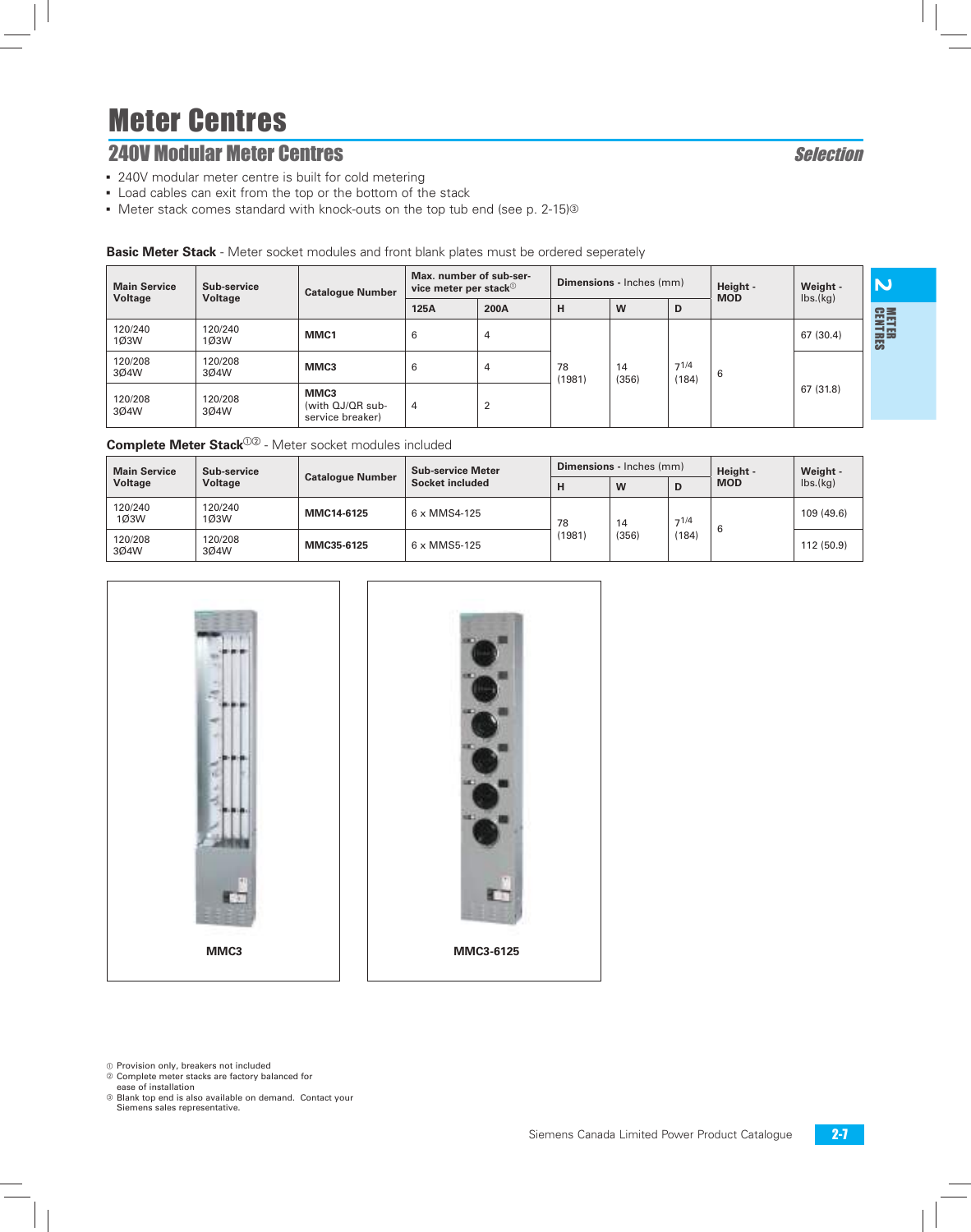# **240V Modular Meter Centres** Selection

#### **Meter Socket Module**<sup>10</sup>

 $\boldsymbol{\mathsf{N}}$ 

METER<br>Centres

| Sub-                      | <b>Meter</b>            | <b>Catalogue</b>       |                 |                                             |                         | Height             |            | Weight -                     |  |
|---------------------------|-------------------------|------------------------|-----------------|---------------------------------------------|-------------------------|--------------------|------------|------------------------------|--|
| service<br><b>Voltage</b> | <b>Socket</b><br>Rating | <b>Number</b>          | Number of Jaws  | <b>Breaker Provision type</b>               | <b>Phase Connection</b> | in. $(mm)$         | <b>MOD</b> | $\mathsf{lbs.}(\mathsf{kg})$ |  |
|                           | 125A                    | <b>MMS4-125</b>        | 4               | BQ, BQH, HBQ,<br>$Q$ , $QP$ , $QPH$ , $HQP$ | AB                      | $8^{7/8}$<br>(225) |            | 7(3.2)                       |  |
| 120/240<br>1Ø3W           | 200A                    | <b>MMS4-200</b>        | 4               | EQ96XX                                      | AB                      | 135/16             | 1.5        | 11(5)                        |  |
|                           |                         | $MMS4-200QR^@$         | 4               | QR2, QRH2,<br>HQR2                          |                         | (338)              |            |                              |  |
|                           | 125A                    | <b>MMS5-125</b>        | $5^{\circ}$     | BQ, BQH, HBQ,<br>$Q$ , $QP$ , $QPH$ , $HQP$ | $AB^{\circledR}$        | $8^{7/8}$<br>(225) |            | 7(3.2)                       |  |
|                           |                         | <b>MMS5-200</b>        | $5^{\circledR}$ | EQ96XX                                      | $AB^{\circledS}$        | 135/16             | 1.5        | 11(5)                        |  |
| 120/208<br>3Ø4W           |                         | 200A<br>$MMS5-200QR^@$ | $5^{\circledR}$ | QR2, QRH2,<br>HQR2                          |                         | (338)              |            |                              |  |
|                           | 100A                    | <b>MMS7-100</b>        | $7^{\circledR}$ | BQ, BQH, HBQ,<br>Q, QP, QPH, HQP            | $AB^{\circledS}$        | 135/16<br>(338)    | 1.5        | 10(4.6)                      |  |
|                           | 200A                    | $MMS7-200QR^@$         | $7^{\circledR}$ | QR2, QRH2,<br>HQR2 (3 phases)               |                         | 265/8<br>(676)     | 3          | 16(7.3)                      |  |

**Main Bus Connector Kit** - Allows the connection of two meter stacks

| Sub-<br>service<br><b>Voltage</b> | Max.<br>Ampere<br>Rating | Catalogue<br><b>Number</b> | Use with Meter Module Type | Weight -<br>$\mathsf{Ibs}(\mathsf{kg})$ |                  |
|-----------------------------------|--------------------------|----------------------------|----------------------------|-----------------------------------------|------------------|
| 120/240                           | 600A                     | <b>MBSS1-600</b>           | MMC1 or                    | 3(1.3)                                  |                  |
| 1Ø3W                              | 1200A                    | <b>MBSS1-1200</b>          | MMC14-6125                 | 7(3.18)                                 |                  |
| 120/208                           | 600A                     | <b>MBSS3-600</b>           | MMC3 or                    | 4(1.82)                                 |                  |
| 304W                              | 1200A                    | <b>MBSS3-1200</b>          | MM35-6125                  | 10(4.55)                                | <b>MBSS1-600</b> |

| <b>Meter Socket</b><br><b>Modules</b>                     | Cable lug size per phase -<br>suitable for AI and Cu cables |
|-----------------------------------------------------------|-------------------------------------------------------------|
| <b>MMS4-125</b>                                           | Load: (1) #14 AWG - 2/0 AWG                                 |
| <b>MMS4-200</b><br><b>MMS4-200QR</b><br>MMS4-2000J        | Load: (1) #6 AWG - 250 Kcmil                                |
| <b>MMS5-125</b>                                           | Load: (1) #14 AWG - 2/0 AWG                                 |
| <b>MMS5-200</b><br><b>MMS5-200QR</b><br><b>MMS5-200QJ</b> | Load: (1) #6 AWG - 250 Kcmil                                |
| <b>MMS7-100</b>                                           | Load: (1) #14 AWG - 2/0 AWG                                 |
| <b>MMS7-200QR</b><br><b>MMS7-200</b>                      | Load: (1) #6 AWG - 250 Kcmil                                |

 $@$  Provision only, breakers not included

- b Meter socket modules with 5 and 7 jaws can be assembled in the same meter stack as long as the system is balanced.
- $@$  MMS5-125 and MMS5-200 have AB phase connections by default. Phasing connections can be changed on the field to AC or BC to balance the load on the system.

d Meter modules for QJ type breakers (MMS4-200QJ, MMS5-200QJ, MMS7-200) have been replaced by meter modules for QR type breakers.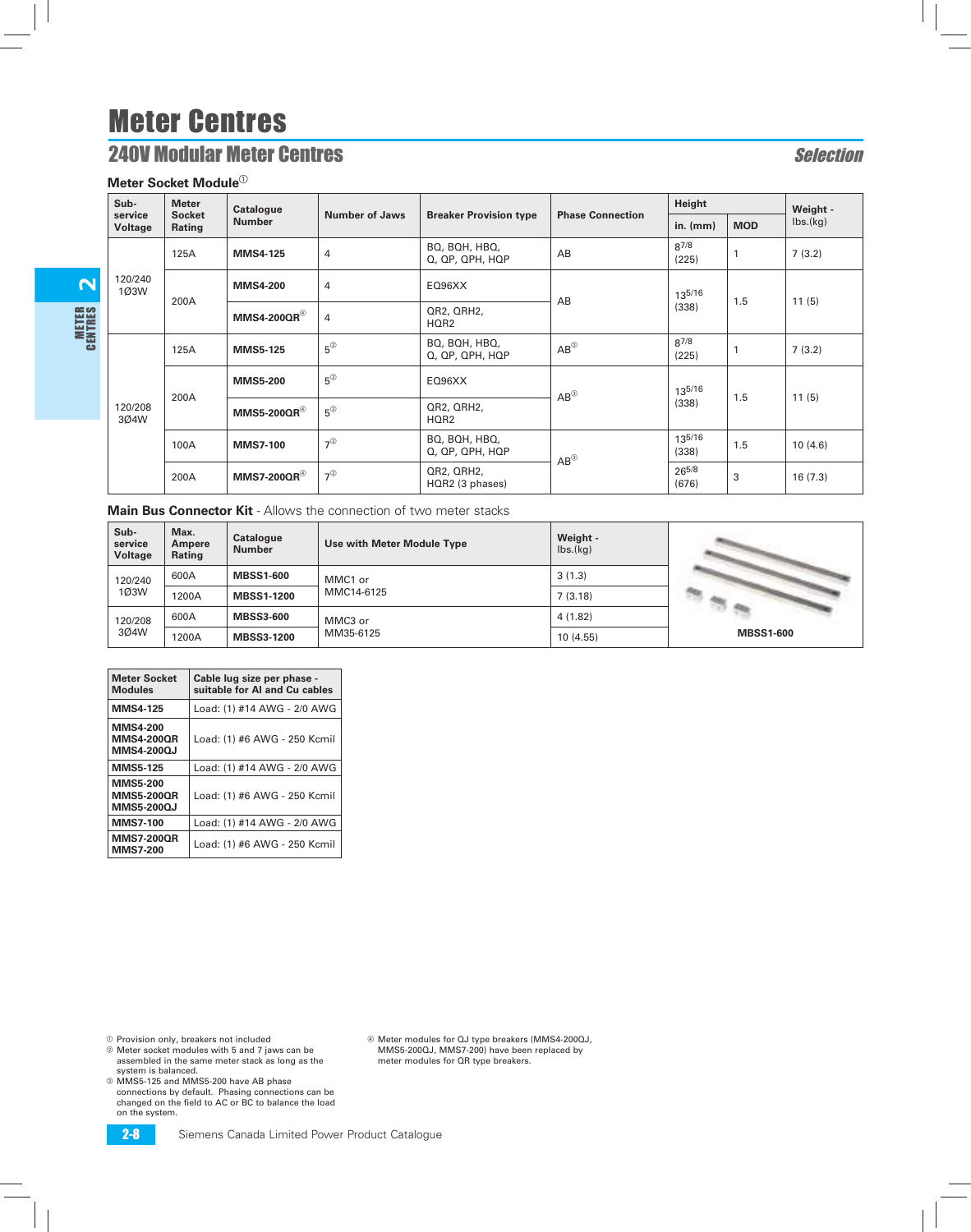# **240V Modular Meter Centres Selection**

**Sub-service Circuit Breakers** - Maximum interruption rating for 240V AC

• Mounting hardware for BQ breakers must be ordered separately (#8712-6, #8712-12, #8712-100, #8712-200)

|                      | <b>Poles</b>        | <b>Catalogue Number</b> |                      |                         |                                      |                |                                      |
|----------------------|---------------------|-------------------------|----------------------|-------------------------|--------------------------------------|----------------|--------------------------------------|
| Ampere<br>Rating     |                     | $KAIC = 10kA$           |                      | $KAIC = 22kA$           |                                      | $KAIC = 65kA$  |                                      |
|                      |                     | Plug-in                 | <b>Bolt-on</b>       | Plug-in                 | <b>Bolt-on</b>                       | Plug-in        | <b>Bolt-on</b>                       |
| $60A^{\circledcirc}$ | $\overline{2}$      | Q260                    | <b>BO2B060</b>       | <b>Q260H</b>            | <b>BO2B060H</b>                      | <b>Q260HH</b>  | <b>HB2B060</b>                       |
|                      | 3                   | Q360                    | <b>BQ3B060</b>       | Q360H                   | <b>BQ3B060H</b>                      | Q360HH         | <b>HB3B060</b>                       |
| 70A                  | $\overline{2}$      | Q270                    | <b>BO2B070</b>       | <b>Q270H</b>            | <b>BO2B070H</b>                      | <b>Q270HH</b>  | <b>HB2B070</b>                       |
|                      | 3                   | Q370                    | <b>BO3B070</b>       | <b>Q370H</b>            | <b>BQ3B070H</b>                      | <b>Q370HH</b>  | <b>HB3B070</b>                       |
| 80A                  | $\overline{2}$      | Q280                    | <b>BO2B080</b>       | <b>Q280H</b>            | <b>BO2B080H</b>                      | <b>Q280HH</b>  | <b>HB2B080</b>                       |
|                      | 3                   | Q380                    | <b>BQ3B080</b>       | Q380H                   | <b>BO3B080H</b>                      | <b>Q380HH</b>  | <b>HB3B080</b>                       |
| 90A                  | $\overline{2}$      | Q290                    | <b>BO2B090</b>       | Q290H                   | <b>BO2B090H</b>                      | <b>Q290HH</b>  | <b>HB2B090</b>                       |
|                      | 3                   | Q390                    | <b>BO3B090</b>       | Q390H                   | <b>BO3B090H</b>                      | <b>Q390HH</b>  | <b>HB3B090</b>                       |
| 100A                 | $\overline{2}$      | Q2100                   | <b>BO2B100</b>       | <b>Q2100H or EQ9675</b> | <b>BO2B100H</b>                      | <b>Q2100HH</b> | <b>HB2B100</b>                       |
|                      | 3                   | Q3100                   | <b>BO3B100</b>       | Q3100H                  | <b>BO3B100H</b>                      | <b>Q3100HH</b> | <b>HB3B100</b>                       |
| 110A                 | $\overline{2}$      | 02110                   | <b>BQ2B110</b>       | Q2110H                  | <b>BO2B110H</b>                      | <b>Q2110HH</b> | N/A                                  |
|                      | 3                   | Q3110                   | N/A                  | Q3110H                  | N/A                                  | Q3110HH        | N/A                                  |
| 125A                 | $\overline{2}$      | Q2125                   | BO2B125              | 02125H or E09677        | <b>BO2B125H</b>                      | <b>Q2125HH</b> | HQR23B125                            |
|                      | 3                   | N/A                     | QR23B125             | N/A                     | <b>QRH23B125</b>                     | N/A            | <b>HQR23B125</b>                     |
| 150A                 | $\overline{2}$<br>3 | EQ9683<br>N/A           | QR22B150<br>QR23B150 | EQ9683<br>N/A           | <b>QRH22B150</b><br><b>ORH23B150</b> | N/A            | HQR22B150<br>HQR23B150               |
| 175A                 | $\overline{2}$<br>3 | N/A                     | QR22B175<br>QR23B175 | EQ9684<br>N/A           | <b>QRH22B175</b><br><b>QRH23B175</b> | N/A            | <b>HOR22B175</b><br><b>HQR23B175</b> |
| 200A                 | 2<br>3              | EQ9685<br>N/A           | QR22B200<br>QR23B200 | EQ9685<br>N/A           | <b>QRH22B200</b><br><b>QRH23B200</b> | N/A            | <b>HOR22B200</b><br><b>HQR23B200</b> |

**Note:** Low amperage circuit breakers (15-60A) available with installation of connector kit #**MSMK-50**

#### **Corner Elbow Modules** - Permit continuation from stack to stack around corners **Inside**

| <b>System</b><br>Ampere |        | <b>Catalogue Number</b> | <b>Dimensions</b> - Inches (mm) | Weight - |
|-------------------------|--------|-------------------------|---------------------------------|----------|
| Voltage                 | Rating |                         | W                               | lbs.(kg) |

#### **Inside Elbow Modules**

|  | 120/240<br>1Ø3W<br>120/208<br>3Ø4W | 600  | MEL1-IN-6         | 16 (406) | 12 (304) | $7^{1/4}$ (184) | 45 (20) |
|--|------------------------------------|------|-------------------|----------|----------|-----------------|---------|
|  |                                    | 1200 | <b>MEL1-IN-12</b> |          |          |                 |         |
|  |                                    | 600  | MEL3-IN-6         |          |          |                 | 50 (23) |
|  |                                    | 1200 | <b>MEL3-IN-12</b> |          |          |                 |         |

#### **Outside Elbow Modules**

| 120/240<br>10 <sub>3</sub> W<br>120/208<br>304W | 600  | <b>MEL1-OUT-6</b>  | 16 (406) | 12 (304) | $7^{1/4}$ (184) | 45 (20) |
|-------------------------------------------------|------|--------------------|----------|----------|-----------------|---------|
|                                                 | 1200 | <b>MEL1-OUT-12</b> |          |          |                 |         |
|                                                 | 600  | MEL3-OUT-6         |          |          |                 |         |
|                                                 | 1200 | <b>MEL3-OUT-12</b> |          |          |                 | 50(23)  |

**Note:** To connect a Tap Box to an Elbow, order **MTBELK6** or **MTBELK12**. Connection from feed-through tap box 1200A to an elbow is not possible.



#### **Outside**

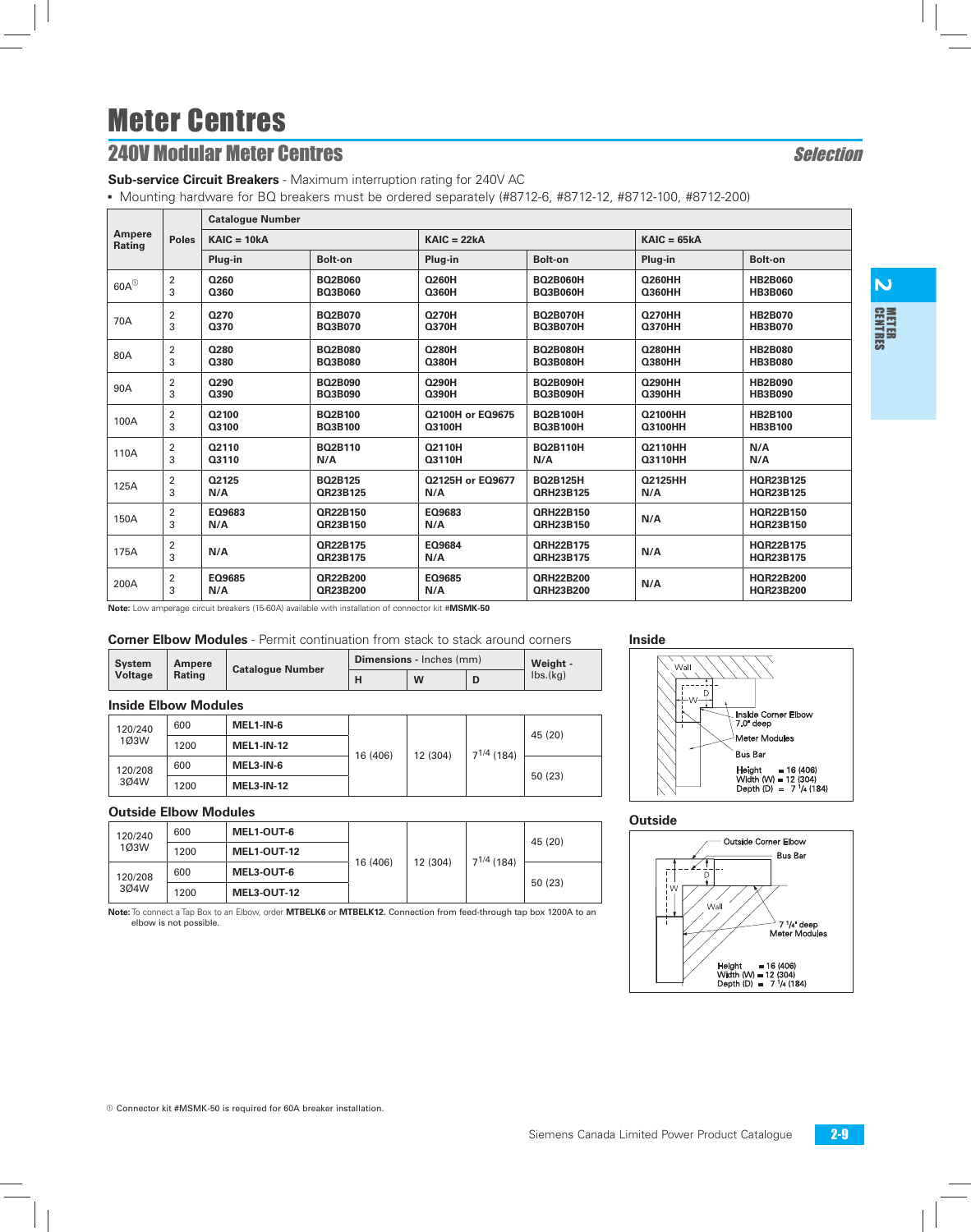# **240V Modular Meter Centres Selection**

Accessories

| <b>Catalogue Number</b> | <b>Description</b>                                                                                                     | <b>Content</b>                                           |        |
|-------------------------|------------------------------------------------------------------------------------------------------------------------|----------------------------------------------------------|--------|
| MBHP-2                  | Blank meter socket filler plate required to cover empty space,<br>each steel plate has a dimension of 4.3 x 14.1 in.   | 2 half plates $(1 \text{ MOD} = 1 \times \text{MBHP-2})$ |        |
| <b>MLTB-L2750</b>       | Alternative lug kit for 600A standard tap boxes                                                                        | 4 lugs 1/0 AWG - 750 Kcmil Al/Cu                         |        |
| MTBK12                  | Connection adaptor kit for tap box MLTB1-1200 or MLTB3-1200<br>when used for output with an odd number of meter stacks | 4 connector spacers and hardware                         |        |
| MTRK-64                 | Wall mounting rail of 64 in., meter stack is supplied with<br>embossed hooks for this mounting rail system             | 1 wall mounting track 64"                                |        |
| <b>MTBELK6</b>          | Bus bar kit to connect a 600A standard or feed-through tap box<br>via a 600A corner elbow                              | 4 Bus Bars and hardware                                  |        |
| MTBELK12                | Bus bar kit to connect a 1200A standard tap box via a 1200A<br>corner elbow                                            | 8 Bus bars and hardware                                  |        |
| <b>MSSR</b>             | Meter sealing ring                                                                                                     | 1 meter ring                                             |        |
| MUJP-5                  | Jumper bar 200A max, 5 jaws, to jump a metering position when<br>the meter has temporarily been removed                | 2 jumper bars                                            | MBHP-2 |
| MUJP-7                  | Jumper bar 200A max, 7 jaws, to jump a metering position when<br>the meter has temporarily been removed                | 3 jumper bars                                            |        |
| <b>SEALSC1</b>          | Sealing screw kit                                                                                                      | 25 sealing screws                                        |        |
| <b>SFLK-200</b>         | Subfeed lug kit 200A max.                                                                                              | 4 lugs 6 AWG - 300 Kcmil Al/Cu                           |        |
| 8712-6                  | BQ breaker mounting hardware                                                                                           | 6 screws                                                 |        |
| 8712-12                 | BQ breaker mounting hardware                                                                                           | 12 screws                                                |        |
| 8712-100                | BQ breaker mounting hardware                                                                                           | 100 screws                                               |        |
| 8712-200                | BQ breaker mounting hardware                                                                                           | 200 screws                                               |        |

#### **Replacement cover for Meter Socket Modules**

| <b>Catalogue Number</b> | <b>Description</b>                                | <b>Content</b> |         |
|-------------------------|---------------------------------------------------|----------------|---------|
| MC4-125                 | 125A 4 & 5-jaw front cover plate QP & BQ breakers |                |         |
| MC4-200                 | 200A 4 & 5-jaw front cover plate QP & BQ breakers | cover plate    |         |
| <b>MC4-200QR</b>        | 200A 4 & 5-jaw front cover plate QR breaker       |                |         |
| MC4-200QJ               | 200A 4 & 5-jaw front cover plate QJ breaker       | sealing ring   |         |
| <b>MC7-100</b>          | 100A 7-jaw front cover plate QP & BQ breakers     | sealing screw  |         |
| <b>MC7-200QR</b>        | 200A 7-jaw front cover plate QR breaker           |                | MC4-125 |
| <b>MC7-200</b>          | 200A 7-jaw front cover plate QJ breaker           |                |         |

#### **Tap Box Modification Kits**

| <b>Catalogue Number</b> | <b>Description</b>                                          | Content           |
|-------------------------|-------------------------------------------------------------|-------------------|
| <b>MLTB-AP</b>          | Al. plate punched for standard tap boxes and MLTB 600FT     |                   |
| <b>MLTB-AU</b>          | Al. plate unpunched for standard tap boxes and MLTB 600FT   |                   |
| <b>MLTB-AUFT</b>        | Al. plate unpunched for Feed-Through Tap Box 1200A          |                   |
| <b>MLTB-FP</b>          | Fiber plate punched for standard tap boxes and MLTB 600FT   | 1 tap box tub end |
| <b>MLTB-FPFT</b>        | Fiber plate punched for Feed-Through Tap Box 1200A          |                   |
| <b>MLTB-FU</b>          | Fiber plate unpunched for standard tap boxes and MLTB 600FT |                   |
| <b>MLTB-FUFT</b>        | Fiber plate unpunched for Feed-Through Tap Box 1200A        |                   |

**Note:** Multi-stack grounding is accomplished by running a bare wire through the factory installed lay-in lugs in the bottom of each stack. No grounding kit is required except when an elbow module is used.

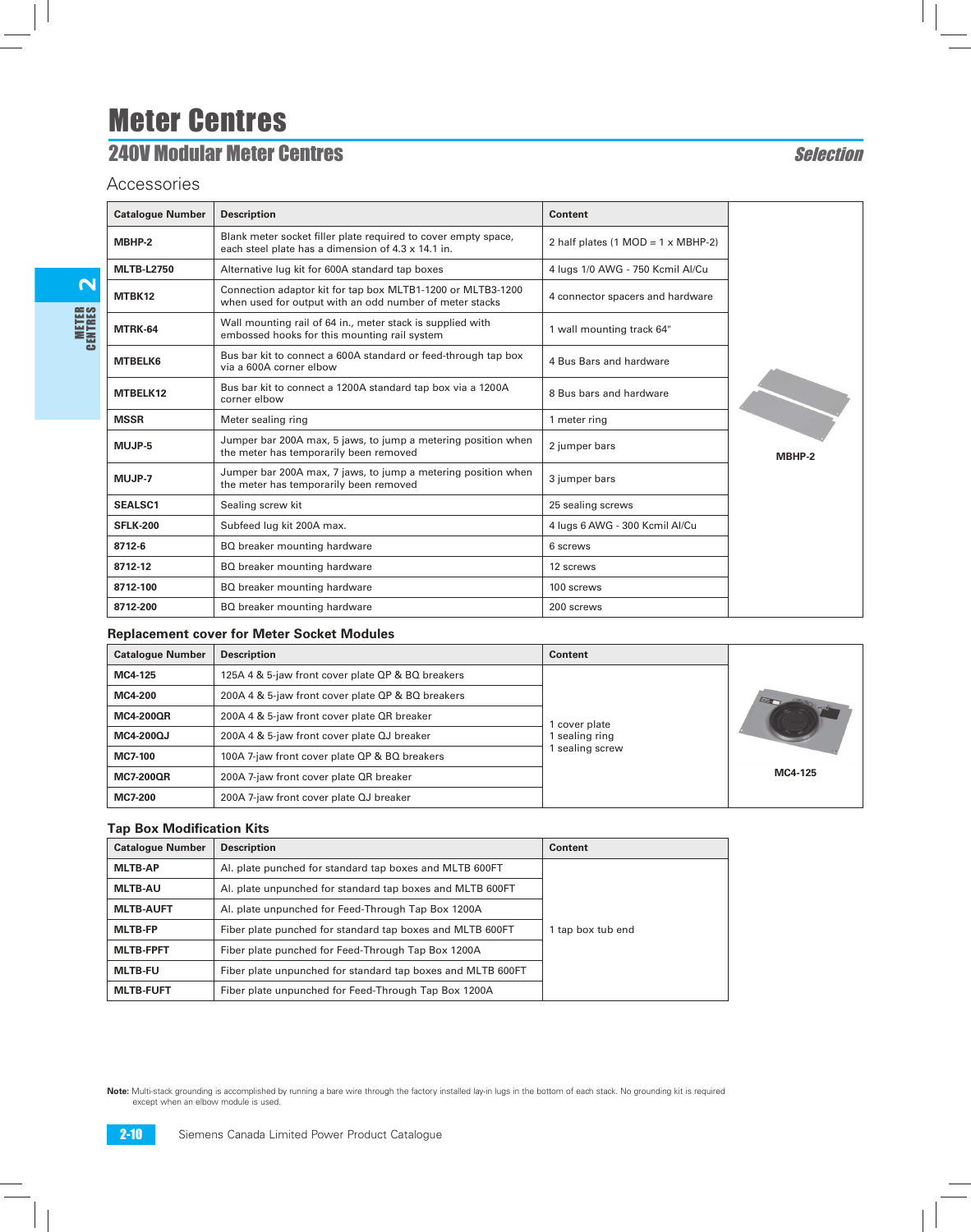# **240V Modular Meter Centres Selection**

### **Configurations with switch**



### With Switch With Transition Box and Switch

 $\Box$  $\overline{\square}$  $\overline{\square}$  $\, {\sf B}$  $\Box$ Α  $\Box$  $\overline{\square}$ **MLTB1-600 MLTB3-600**  $25^{3}/_{4}$ <br>(655) **MLTB1-1200 MLTB3-1200 MTB-600**  $\frac{20^{1/2}}{(521)}$ 

### **Configurations with Standard Tap Box or Transition Box**



**MLTB1-600 MLTB3-600**  $5400c$ T. m litor  $+11$ 田 **TITLE FILLE** F403 A TITLE  $-4294$ 면 ٩, 上向文字 **MLTB1-1200 MLTB3-1200 Tap Box / Boite de raccordement Tap Box / Boite de raccordement LH Mounting RH Mounting LH Mounting RH Mounting C C**  $\overline{\mathbf{u}}$ **B B B** דחו **A A A** mm **N N N** Tap Box **Meter Center** Meter Center Tap Box Tap Box Meter Center 1 Meter Center Tap Box **Spacer Spacer Spacer Spacer / Cale**

**3/4"**

**3/4"**

### **Standard Tap Box connections**

**3/4"**

**3/4"**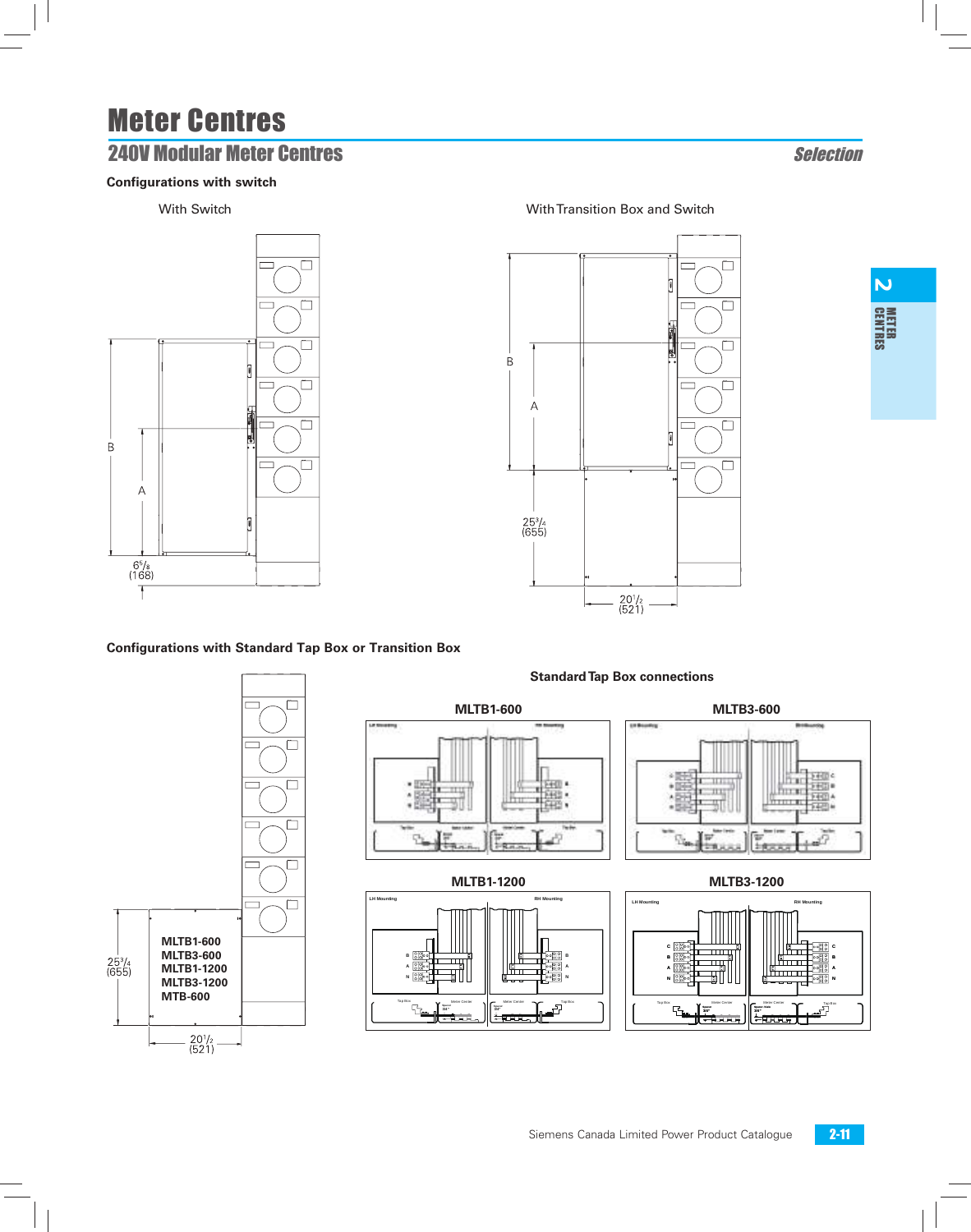## **240V Modular Meter Centres Selection**

### **Configurations with feed through Tap Box 600A**



### **Configurations with feed through Tap Box 1200A**









**MLTB1-1200FT**



**MLTB3-1200FT**



Note: For Feed-Through Tap Box 1200A, standard assembly is for left hand mounting. For right hand mounting, bus bar and insulated support must be moved at the other hole set (marked with an "R") before wall installation.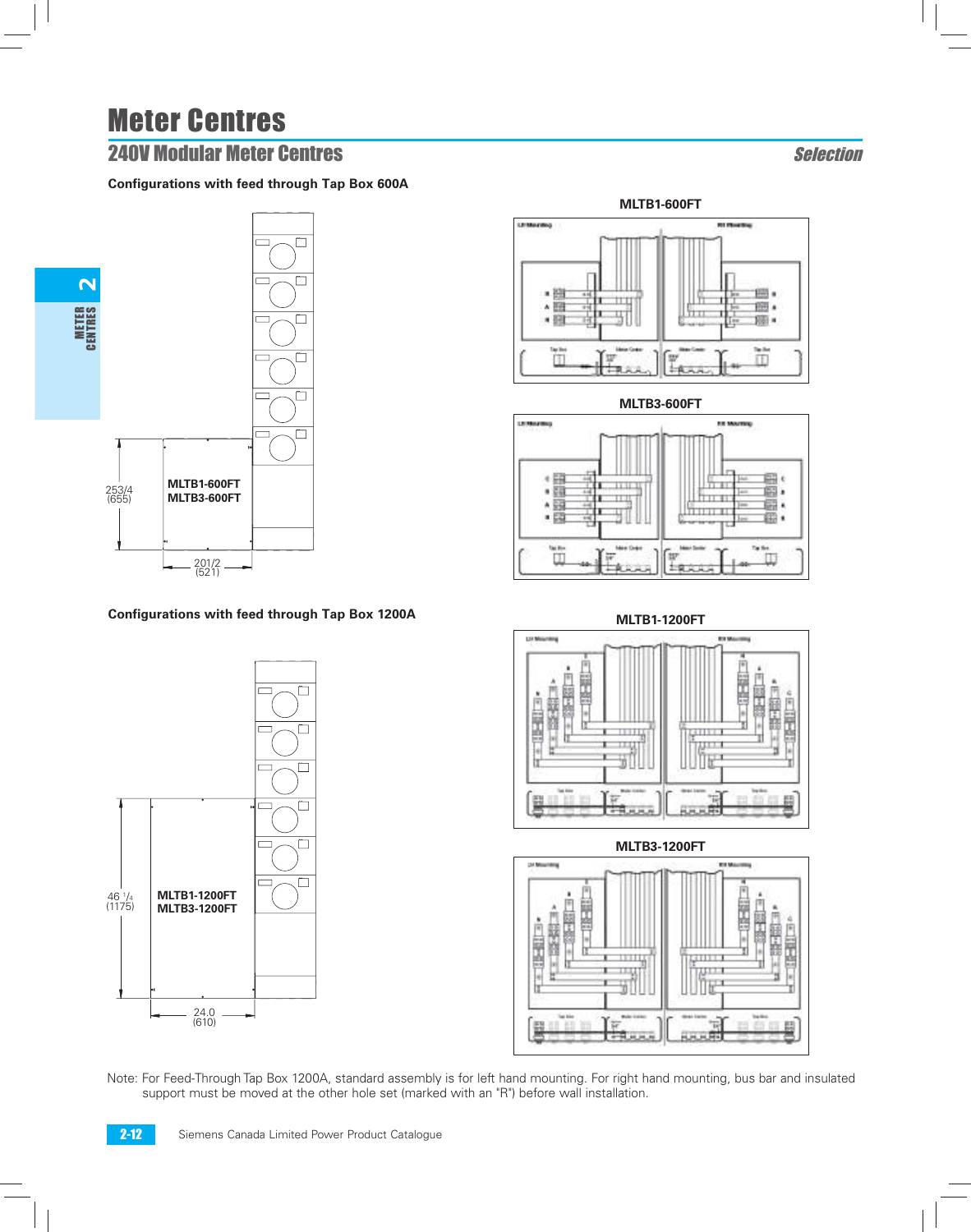## **240V Modular Meter Centres Selection**

**Meter Stack Mounting Dimensions -** Inches (mm)

**MMC1 MMC3**



 $\overline{N}$ **METER**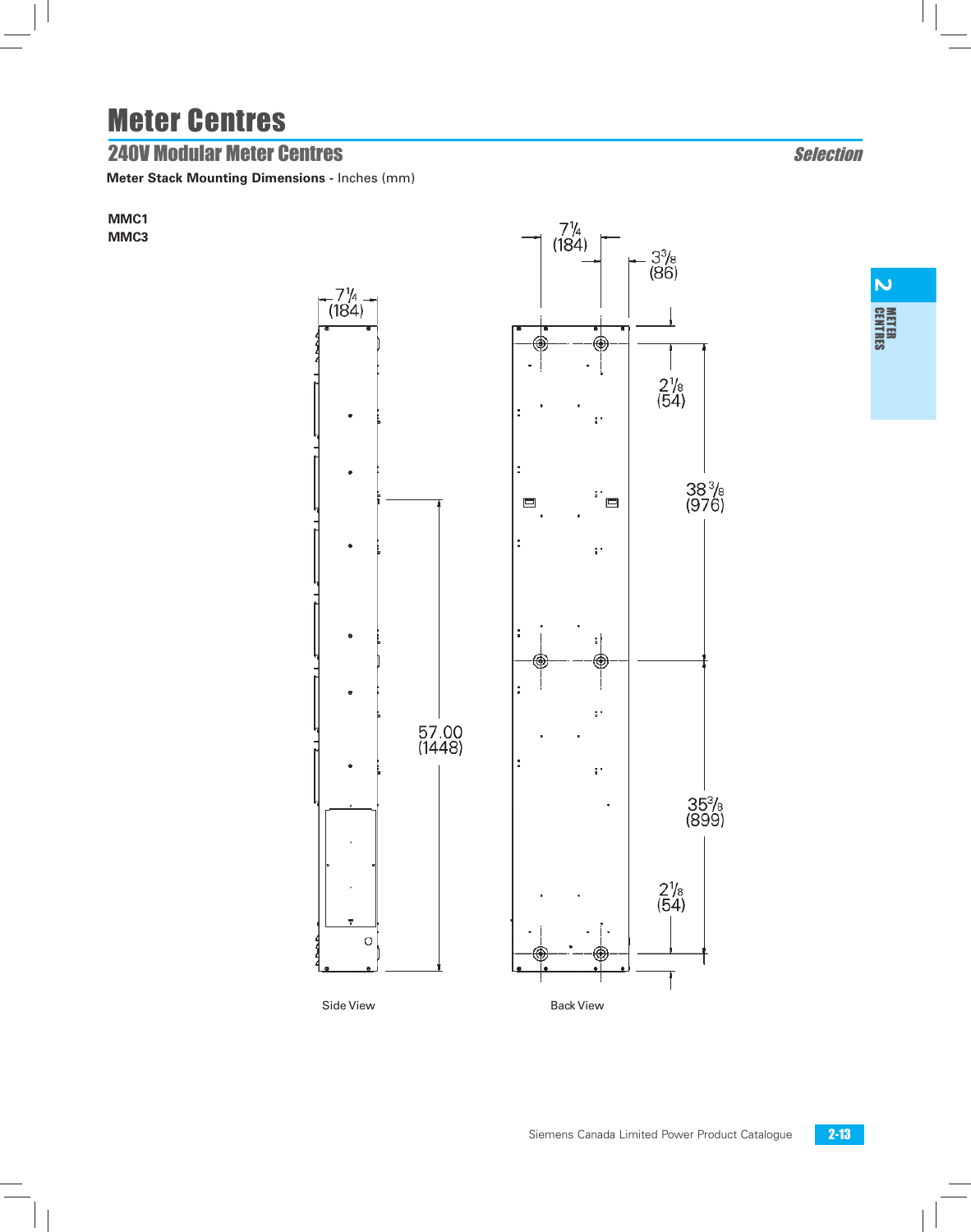## **240V Modular Meter Centres Selection**

**Meter Modules Dimensions -** Inches (mm)

Meter Socket Module: **MMS7-100**

2



Meter Socket Modules: **MMS4-200 MMS5-200 MMS4-200QR MMS5-200QR** 78.0<br>(1981)  $|66.0$ <br>(1676)

 $13\frac{5}{16}$  $(338)$ 13<sup>5</sup>/<sub>16</sub><br>(338)  $\Box$ 70 <sup>7</sup>/<sub>32</sub><br>(1808)  $\frac{30\frac{7}{32}}{(768)}$  $26.0$ <br>(661)

 $\frac{14.0}{(356)}$ 







Meter Socket Module: **MMS7-200QR**

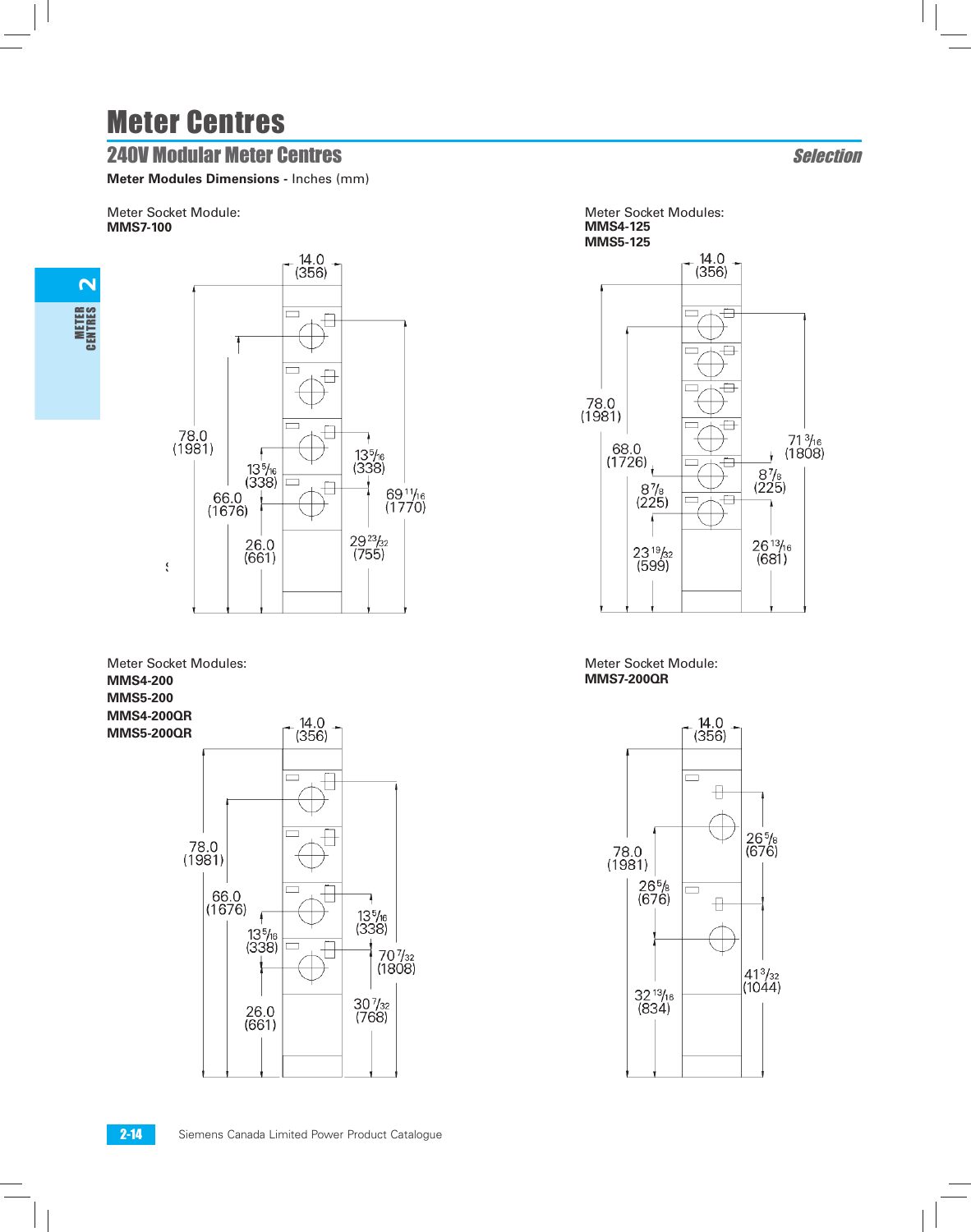## **240V Modular Meter Centres Selection**

**Knock Out Data for tap boxes tub end -** Inches (mm)



B

#### **Knock Out Data for top meter stack tub end -** Inches (mm)



| $11/4 - 2 - 21/2 - 3$       |      |
|-----------------------------|------|
| $1 - 1^{1/4} - 2 - 2^{1/2}$ |      |
| $1 - 11/4 - 11/2 - 2$       |      |
| $3/4 - 1$                   |      |
| K.O. Trade Size             | Ref. |